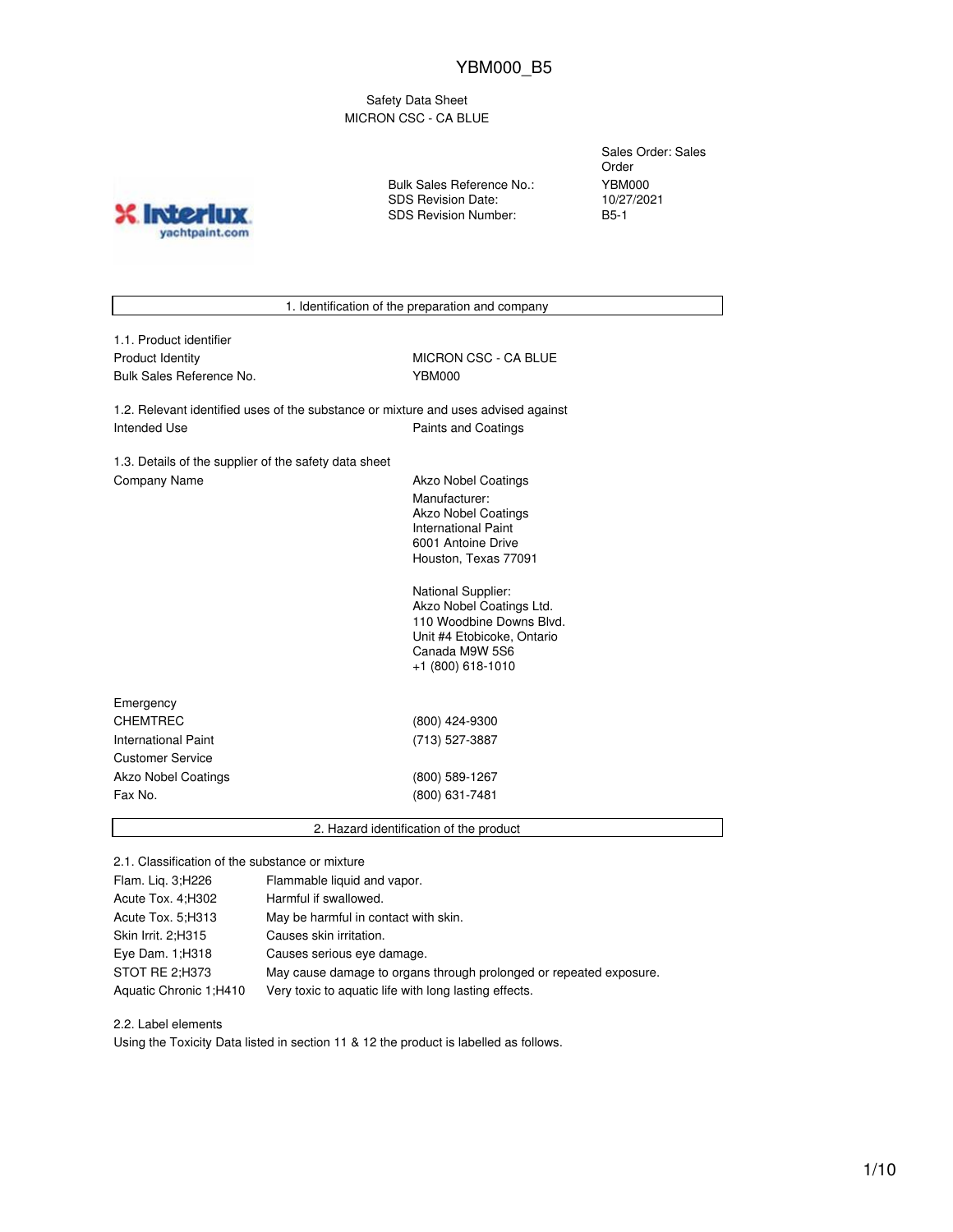

H226 Flammable liquid and vapour.

H302 Harmful if swallowed.

H313 May be harmful in contact with skin.

H315 Causes skin irritation.

H318 Causes serious eye damage.

H373 May cause damage to organs through prolonged or repeated exposure.

H410 Very toxic to aquatic life with long lasting effects.

P210 Keep away from heat / sparks / open flames / hot surfaces - No smoking.

P235 Keep cool.

P240 Ground / bond container and receiving equipment.

P241 Use explosion-proof electrical / ventilating / light / equipment.

P242 Use only non-sparking tools.

P243 Take precautionary measures against static discharge.

P260 Do not breathe mist / vapours / spray.

P264 Wash area of contact thoroughly after handling.

P270 Do not eat, drink or smoke when using this product.

P273 Avoid release to the environment.

P280 Wear protective gloves / eye protection / face protection.

P301+310 IF SWALLOWED: Immediately call a POISON CENTER or doctor/physician.

P302+352 IF ON SKIN: Wash with soap and water.

P303+361+353 IF ON SKIN (or hair): Remove/Take off immediately all contaminated clothing. Rinse skin with water/shower.

P305+351+338 IF IN EYES: Rinse continuously with water for several minutes. Remove contact lenses if present and easy to do - continue rinsing.

P312 Call a POISON CENTER or doctor / physician if you feel unwell.

P314 Get Medical advice / attention if you feel unwell.

P330 Rinse mouth.

P362 Take off contaminated clothing and wash before reuse.

P370 In case of fire: Use water spray, fog, or regular foam..

P391 Collect spillage.

P403+233 Store in a well ventilated place. Keep container tightly closed.

P501 Dispose of contents / container in accordance with local / national regulations.

3. Composition/information on ingredients

This product contains the following substances that present a hazard within the meaning of the Controlled Products Regulations.

| Ingredient/Chemical<br><b>Designations</b>   |              |           | Weight % GHS Classification                                                                                                       | <b>Notes</b> |
|----------------------------------------------|--------------|-----------|-----------------------------------------------------------------------------------------------------------------------------------|--------------|
| Copper (I) oxide<br>CAS Number: 0001317-39-1 |              | $30 - 60$ | Acute Tox. 4: H302<br><b>Aquatic Acute</b><br>1:H400<br><b>Aquatic Chronic</b><br>1:H410<br>Acute Tox. 4;H332<br>Eye Dam. 1; H318 | [1]          |
| Zinc oxide<br>CAS Number:                    | 0001314-13-2 | $10 - 30$ | Aquatic Acute<br>1:H400<br><b>Aquatic Chronic</b><br>1:H410                                                                       | $[1][2]$     |
| Xylene<br>CAS Number:                        | 0001330-20-7 | $7 - 13$  | Flam. Lig. 3;H226<br>Acute Tox. 4;H332<br>Acute Tox. 4;H312<br>Skin Irrit. 2;H315                                                 | $[1][2]$     |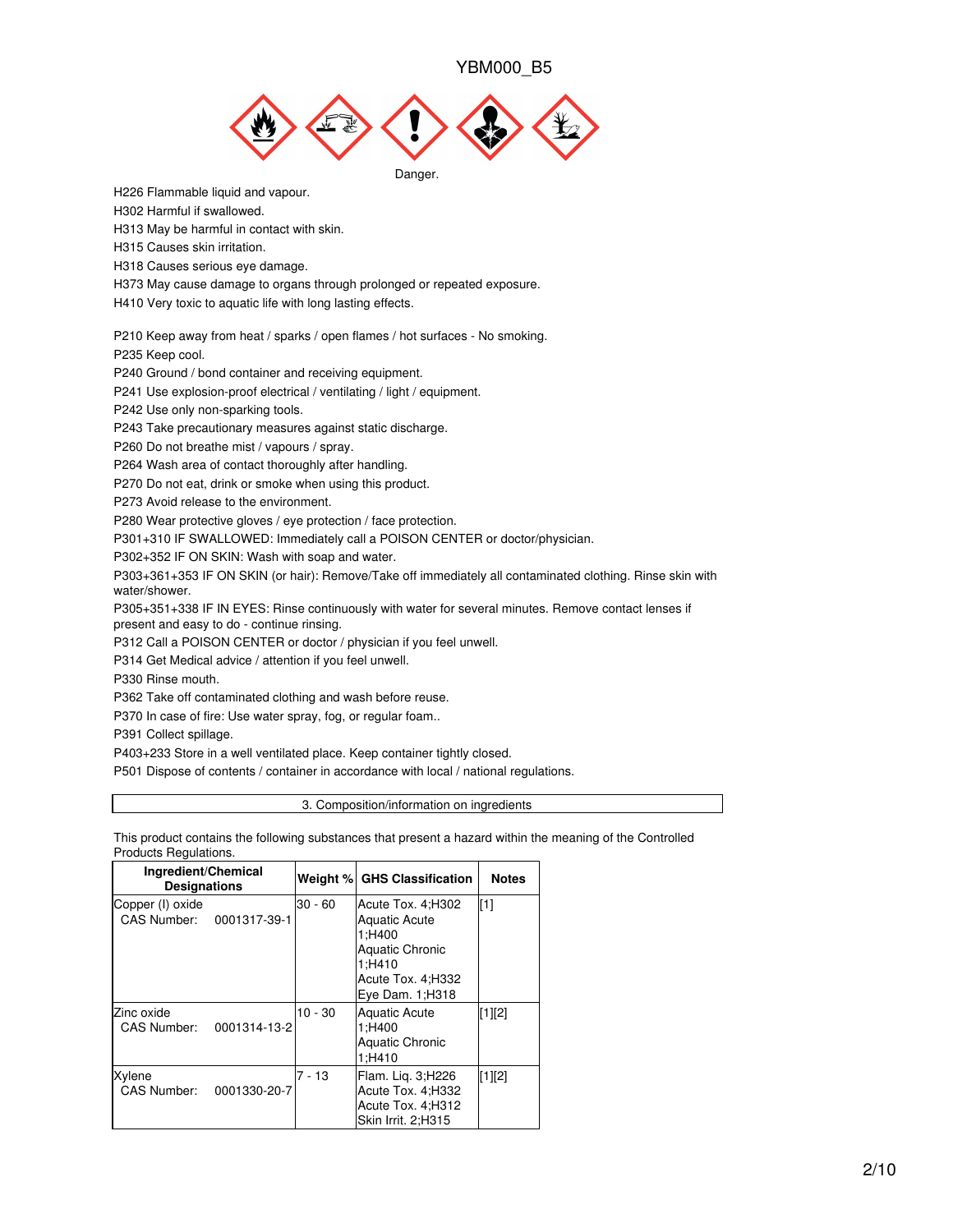| Titanium dioxide<br>(Non-respirable)<br>CAS Number: | 0013463-67-7 | $3 - 7$ | <b>Not Classified</b>                                                                                                | $[1][2]$ |
|-----------------------------------------------------|--------------|---------|----------------------------------------------------------------------------------------------------------------------|----------|
| Butyl alcohol, n-<br>CAS Number:                    | 0000071-36-3 | $3 - 7$ | Flam. Lig. 3;H226<br>Acute Tox. 4;H302<br>STOT SE 3:H335<br>Skin Irrit. 2:H315<br>Eye Dam. 1; H318<br>STOT SE 3:H336 | [1][2]   |
| Blue pigment<br>CAS Number:                         | 0000147-14-8 | $1 - 5$ | Not Classified                                                                                                       | [1]      |
| Ethyl toluene sulfonamide<br><b>CAS Number:</b>     | 0001077-56-1 | $1 - 5$ |                                                                                                                      | [1]      |
| Ethyl Benzene<br>CAS Number:                        | 0000100-41-4 | $1 - 5$ | Flam. Lig. 2; H225<br>Acute Tox. 4; H332<br>STOT RE 2:H373<br>Asp. Tox. 1; H304                                      | $[1][2]$ |
| 001317-38-0<br>CAS Number:                          | 0001317-38-0 | $1 - 5$ | <b>Aquatic Acute</b><br>1:H400<br><b>Aquatic Chronic</b><br>1;H410                                                   | [1]      |

[1] Substance classified with a health or environmental hazard.

[2] Substance with a workplace exposure limit.

[3] PBT-substance or vPvB-substance.

\*The full texts of the phrases are shown in Section 16.

#### 4. First aid measures

### 4.1. Description of first aid measures

| General    | Remove contaminated clothing and shoes. Get medical attention immediately. Wash<br>clothing before reuse. Thoroughly clean or destroy contaminated shoes.                                                                                                                                             |
|------------|-------------------------------------------------------------------------------------------------------------------------------------------------------------------------------------------------------------------------------------------------------------------------------------------------------|
| Inhalation | If inhaled, remove to fresh air. If not breathing, give artificial respiration. If breathing is<br>difficult, give oxygen. Get medical attention immediately.                                                                                                                                         |
| Eyes       | In case of contact, immediately flush eyes with plenty of water for at least 15 minutes.<br>Get medical attention immediately.                                                                                                                                                                        |
| Skin       | In case of contact, immediately flush skin with soap and plenty of water. Get medical<br>attention immediately.                                                                                                                                                                                       |
| Ingestion  | If swallowed, immediately contact the Poison Control Centre. DO NOT induce<br>vomiting unless instructed to do so by medical personnel. Never give anything by<br>mouth to an unconscious person.                                                                                                     |
|            | 4.2. Most important symptoms and effects, both acute and delayed                                                                                                                                                                                                                                      |
| Overview   | NOTICE: Reports have associated repeated and prolonged occupational<br>overexposure to solvents with permanent brain and nervous system damage.<br>Intentional misuse by deliberately concentrating and inhaling the contents may be<br>harmful or fatal. Avoid contact with eyes, skin and clothing. |
| Inhalation | Harmful if inhaled. Causes nose and throat irritation. Vapors may affect the brain or<br>nervous system causing dizziness, headache or nausea.                                                                                                                                                        |
| Eyes       | Causes severe eye irritation. Avoid contact with eyes.                                                                                                                                                                                                                                                |
| Skin       | Causes skin irritation. May be harmful if absorbed through the skin.                                                                                                                                                                                                                                  |
| Ingestion  | Harmful if swallowed. May cause abdominal pain, nausea, vomiting, diarrhea, or<br>drowsiness.                                                                                                                                                                                                         |
|            | 5. Fire-fighting measures                                                                                                                                                                                                                                                                             |

#### 5.1. Extinguishing media

CAUTION: This product has a very low flashpoint. Use of water spray when fighting fire may be inefficient. CAUTION: For mixtures containing alcohol or polar solvent, alcohol-resistant foam may be more effective. SMALL FIRES: Use dry chemical, CO2, water spray or regular foam. LARGE FIRES: Use water spray, fog, or regular foam. Do not use straight streams. Move containers from fire area if you can do so without risk.

5.2. Special hazards arising from the substance or mixture

No data available

5.3. Advice for fire-fighters

Cool closed containers exposed to fire by spraying them with water. Do not allow run off water and contaminants from fire fighting to enter drains or water courses.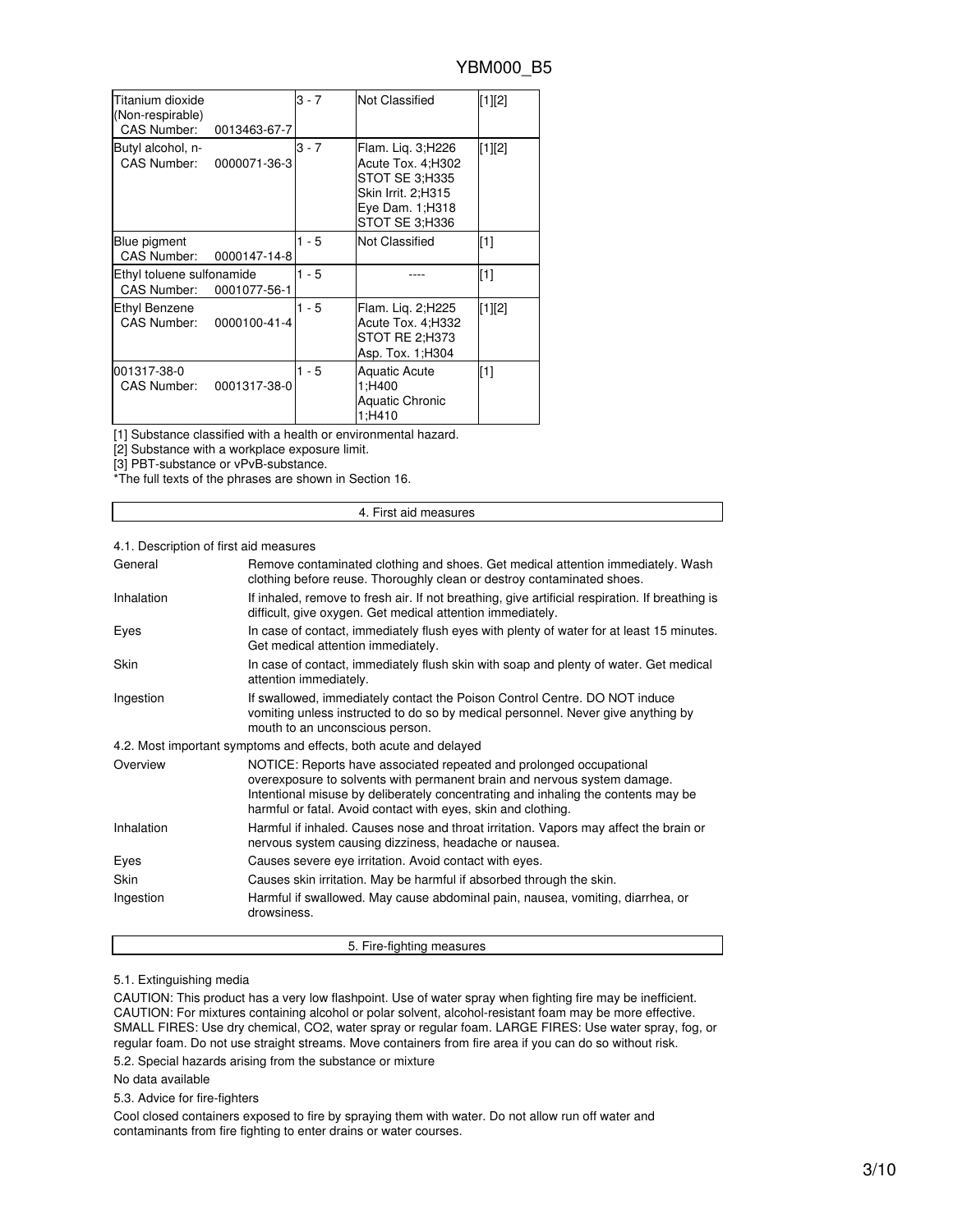### ERG Guide No. 128

#### 6. Accidental release measures

6.1. Personal precautions, protective equipment and emergency procedures

No action shall be taken involving any personal risk or without suitable training.

Evacuate surrounding areas. Keep unnecessary and unprotected personnel from entering. Do not touch or walk through spilt material. Shut off all ignition sources. No flares, smoking or flames in hazard area. Avoid breathing vapour or mist. Provide adequate ventilation. Wear appropriate respirator when ventilation is inadequate.

Put on appropriate skin and eye protection as detailed in section 8

6.2. Environmental precautions

Do not allow spills to enter drains or watercourses.

6.3. Methods and material for containment and cleaning up

CALL CHEMTREC at (800)-424-9300 for emergency response. Isolate spill or leak area immediately for at least 50 meters (150 feet) in all directions. Keep unauthorized personnel away. Stay upwind. Keep out of low areas. Ventilate closed spaces before entering. LARGE SPILLS: Consider initial downwind evacuation for at least 300 meters (1000 feet).

7. Handling and storage

7.1. Precautions for safe handling

Keep away from heat, sparks and flame.

Protective equipment should be selected to provide protection from exposure to the chemicals listed in Section 3 of this document. Depending on the site-specific conditions of use, protective gloves, apron, boots, head and face protection may be required to prevent contact. The equipment must be thoroughly cleaned, or discared after each use.

Close container after each use.

Wash thoroughly after handling.

Prevent build-up of vapors by opening all windows and doors to achieve cross-ventilation.

7.2. Conditions for safe storage, including any incompatibilities

Store between 40-100F (4-38C).

Do not get in eyes, on skin or clothing.

Incompatible materials: Strong oxidizing agents.

Do not smoke. Extinguish all flames and pilot lights, and turn off stoves, heaters, electric motors and other sources of ignition during use and until all vapors are gone.

8. Exposure controls and personal protection

8.1. Control parameters

| CAS No.                   | Ingredient                             | <b>Source</b>       | Value                                                                                              |
|---------------------------|----------------------------------------|---------------------|----------------------------------------------------------------------------------------------------|
|                           | 0000071-36-3 Butyl alcohol, n-         | OSHA                | 100 ppm TWA; 300 mg/m3 TWA                                                                         |
|                           |                                        | <b>ACGIH</b>        | 20 ppm TWA                                                                                         |
|                           |                                        | <b>NIOSH</b>        | No Established Limit                                                                               |
|                           |                                        | <b>ACGIH</b><br>BEI | <b>No Established Limit</b>                                                                        |
|                           | 0000100-41-4 Ethyl Benzene             | OSHA                | 100 ppm TWA; 435 mg/m3 TWA 125 ppm STEL;<br>545 mg/m3 STEL                                         |
|                           |                                        | <b>ACGIH</b>        | 20 ppm TWA                                                                                         |
|                           |                                        | <b>NIOSH</b>        | 100 ppm TWA; 435 mg/m3 TWA 125 ppm STEL;<br>545 mg/m3 STEL                                         |
|                           |                                        | <b>ACGIH</b><br>BEI | 0.15 g/g creatinine Medium: urine Time: end of shift<br>Parameter: Sum of mandelic acid and phenyl |
| 0000147-14-8 Blue pigment |                                        | OSHA                | No Established Limit                                                                               |
|                           |                                        | <b>ACGIH</b>        | No Established Limit                                                                               |
|                           |                                        | <b>NIOSH</b>        | No Established Limit                                                                               |
|                           |                                        | <b>ACGIH</b><br>BEI | <b>No Established Limit</b>                                                                        |
|                           | 0001077-56-1 Ethyl toluene sulfonamide | OSHA                | No Established Limit                                                                               |
|                           |                                        | <b>ACGIH</b>        | No Established Limit                                                                               |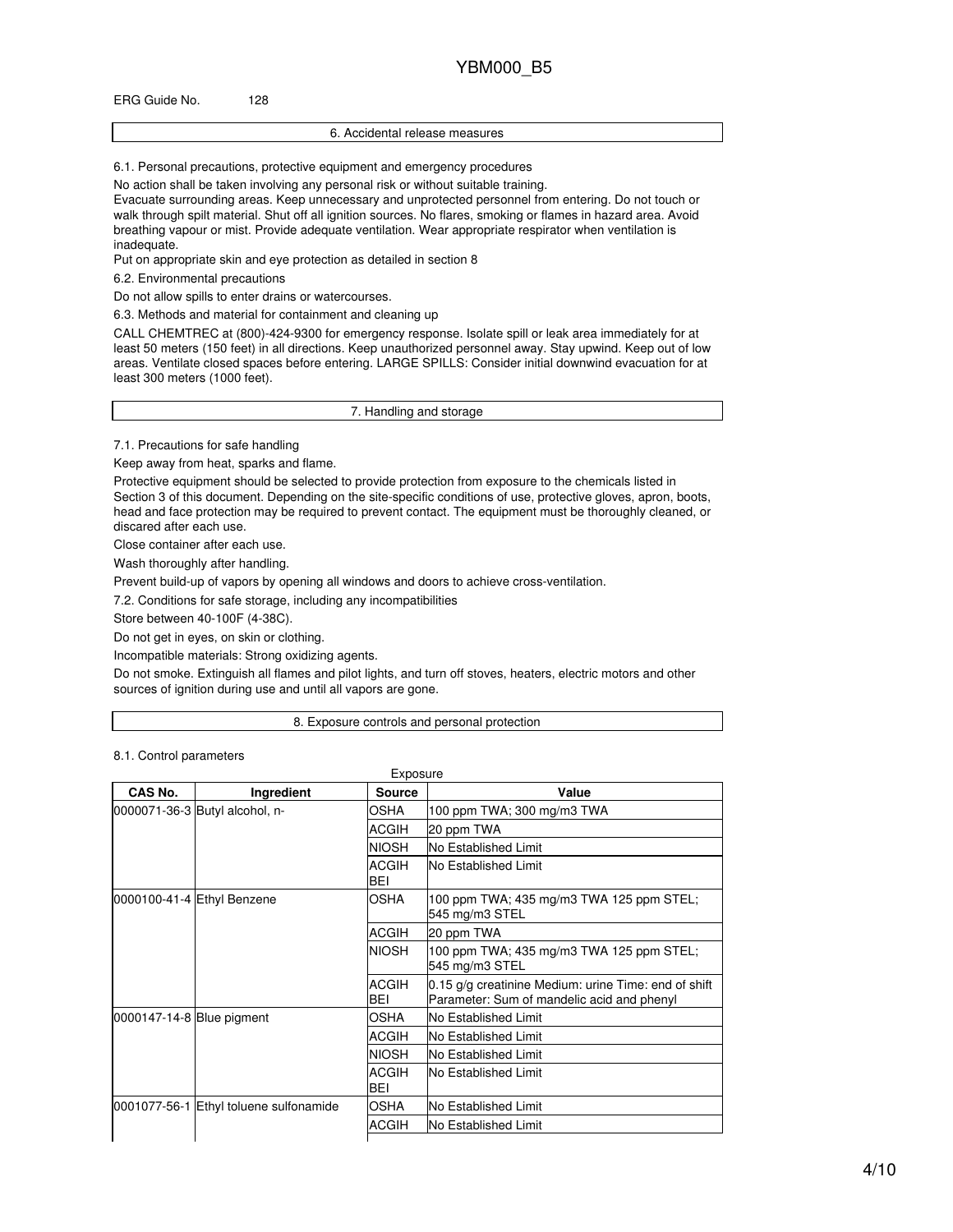|                          |                               | <b>NIOSH</b>               | No Established Limit                                                                                        |
|--------------------------|-------------------------------|----------------------------|-------------------------------------------------------------------------------------------------------------|
|                          |                               | <b>ACGIH</b><br><b>BEI</b> | No Established Limit                                                                                        |
| 0001314-13-2 Zinc oxide  |                               | <b>OSHA</b>                | 5 mg/m3 TWA (fume); 15 mg/m3 TWA (total dust); 5<br>mg/m3 TWA (respirable fraction) 10 mg/m3 STEL<br>(fume) |
|                          |                               | <b>ACGIH</b>               | 2 mg/m3 TWA (respirable particulate matter) 10<br>mg/m3 STEL (respirable particulate matter)                |
|                          |                               | <b>NIOSH</b>               | 5 mg/m3 TWA (dust and fume) 10 mg/m3 STEL<br>(fume)                                                         |
|                          |                               | <b>ACGIH</b><br><b>BEI</b> | No Established Limit                                                                                        |
| 0001317-38-0 001317-38-0 |                               | <b>OSHA</b>                | No Established Limit                                                                                        |
|                          |                               | <b>ACGIH</b>               | No Established Limit                                                                                        |
|                          |                               | <b>NIOSH</b>               | 0.1 mg/m3 TWA (fume, as Cu)                                                                                 |
|                          |                               | <b>ACGIH</b><br>BEI        | No Established Limit                                                                                        |
|                          | 0001317-39-1 Copper (I) oxide | <b>OSHA</b>                | No Established Limit                                                                                        |
|                          |                               | <b>ACGIH</b>               | No Established Limit                                                                                        |
|                          |                               | <b>NIOSH</b>               | No Established Limit                                                                                        |
|                          |                               | <b>ACGIH</b><br><b>BEI</b> | No Established Limit                                                                                        |
| 0001330-20-7 Xylene      |                               | OSHA                       | 100 ppm TWA; 435 mg/m3 TWA 150 ppm STEL;<br>655 mg/m3 STEL                                                  |
|                          |                               | <b>ACGIH</b>               | 100 ppm TWA 150 ppm STEL                                                                                    |
|                          |                               | <b>NIOSH</b>               | No Established Limit                                                                                        |
|                          |                               | <b>ACGIH</b><br><b>BEI</b> | 1.5 g/g creatinine Medium: urine Time: end of shift<br>Parameter: Methylhippuric acids                      |
|                          | 0013463-67-7 Titanium dioxide | <b>OSHA</b>                | 15 mg/m3 TWA (total dust)                                                                                   |
|                          | (Non-respirable)              | <b>ACGIH</b>               | 10 mg/m3 TWA                                                                                                |
|                          |                               | <b>NIOSH</b>               | 2.4 mg/m3 TWA (CIB 63, fine); 0.3 mg/m3 TWA<br>(CIB 63, ultrafine, including engineered nanoscale)          |
|                          |                               | <b>ACGIH</b><br><b>BEI</b> | No Established Limit                                                                                        |

8.2. Exposure controls

| Respiratory                 | Select equipment to provide protection from the ingredients listed in Section 3 of this<br>document. Ensure fresh air entry during application and drying. If you experience eye<br>watering, headache or dizziness or if air monitoring demonstrates dust, vapor, or mist<br>levels are above applicable limits, wear an appropriate, properly fitted respirator<br>(NIOSH approved) during and after application. Follow respirator manufacturer's<br>directions for respirator use. FOR USERS OF 3M RESPIRATORY PROTECTION<br>ONLY: For information and assistance on 3M occupational health and safety<br>products, call OH&ESD Technical Service toll free in U.S.A. 1-800-243-4630, in<br>Canada call 1-800-267-4414. Please do not contact these numbers regarding other<br>manufacturer's respiratory protection products. 3M does not endorse the accuracy of<br>the information contained in this Material Safety Data Sheet. |
|-----------------------------|-----------------------------------------------------------------------------------------------------------------------------------------------------------------------------------------------------------------------------------------------------------------------------------------------------------------------------------------------------------------------------------------------------------------------------------------------------------------------------------------------------------------------------------------------------------------------------------------------------------------------------------------------------------------------------------------------------------------------------------------------------------------------------------------------------------------------------------------------------------------------------------------------------------------------------------------|
| Eyes                        | Avoid contact with eyes. Safety eyewear complying with an approved standard<br>should be used when a risk assessment indicates this is necessary to avoid exposure<br>to liquid splashes, mists, gases or dusts. If contact is possible, the following<br>protection should be worn, unless the assessment indicates a higher degree of<br>protection: chemical splash goggles.                                                                                                                                                                                                                                                                                                                                                                                                                                                                                                                                                         |
| Skin                        | Chemical-resistant, impervious gloves complying with an approved standard should<br>be worn at all times when handling chemical products. When there is a risk of ignition<br>from static electricity, wear antistatic protective clothing and footwear. Any additional<br>personal protective equipment or measures should be selected based on the risk<br>assessment of the task being performed and should be approved by a specialist<br>before handling this product.                                                                                                                                                                                                                                                                                                                                                                                                                                                             |
| <b>Engineering Controls</b> | Depending on the site-specific conditions of use, provide adequate ventilation.                                                                                                                                                                                                                                                                                                                                                                                                                                                                                                                                                                                                                                                                                                                                                                                                                                                         |
| <b>Other Work Practices</b> | Emergency eye wash fountains and safety showers should be available in the<br>immediate vicinity of any potential exposure. Use good personal hygiene practices.<br>Wash hands before eating, drinking, using toilet facilities, etc. Promptly remove soiled<br>clothing and wash clothing thoroughly before reuse. Shower after work using plenty of<br>soap and water.                                                                                                                                                                                                                                                                                                                                                                                                                                                                                                                                                                |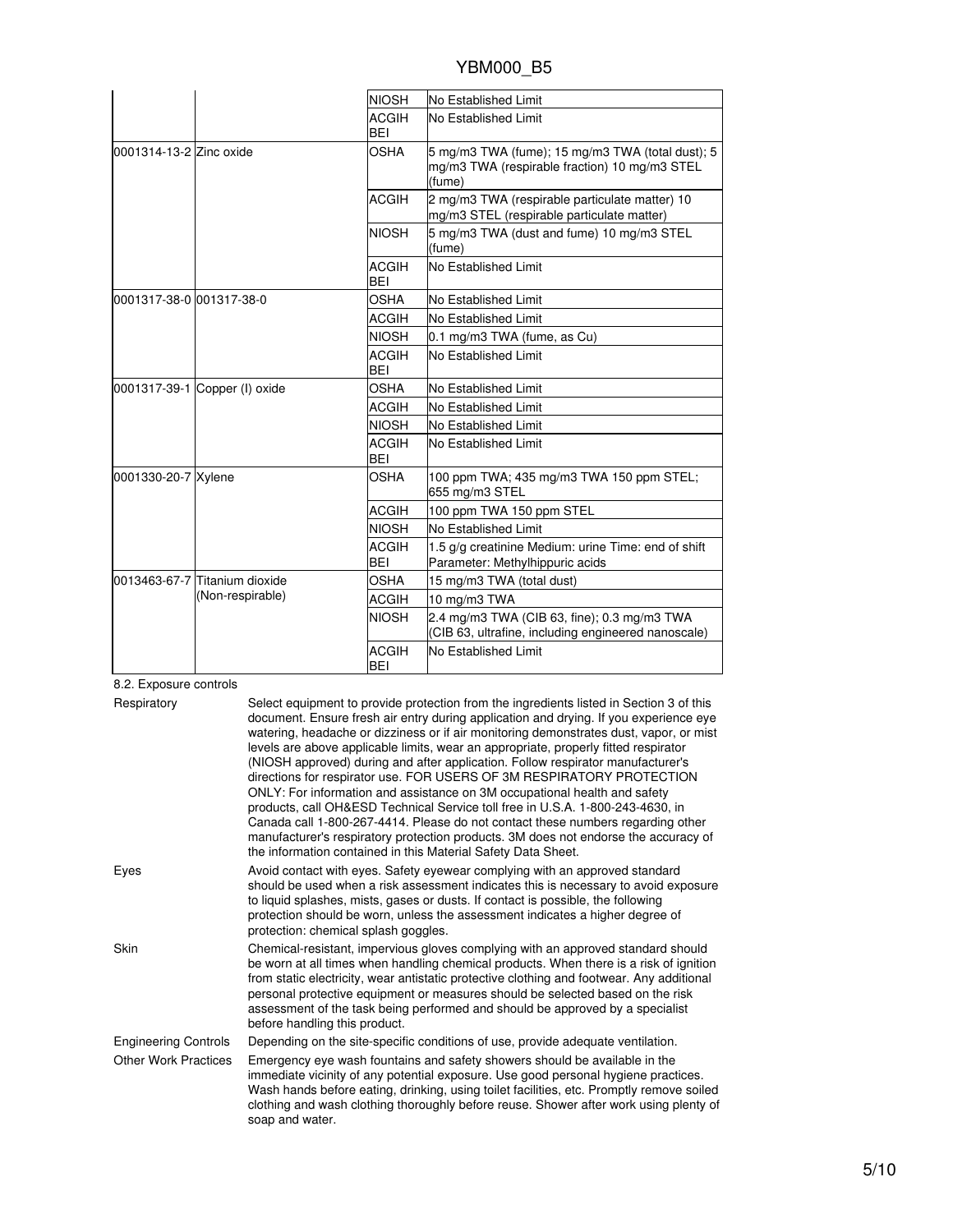|  |  |  |  | 9. Physical and chemical properties |
|--|--|--|--|-------------------------------------|
|--|--|--|--|-------------------------------------|

| Appearance                                                     | <b>Coloured Liquid</b>                                                        |
|----------------------------------------------------------------|-------------------------------------------------------------------------------|
| Odour threshold                                                | Not Measured                                                                  |
| рH                                                             | No Established Limit                                                          |
| Melting point / freezing point                                 | Not Measured                                                                  |
| Initial boiling point and boiling range                        | 93 (°C) 200 (°F) (boiling range not measured)                                 |
| <b>Flash Point</b>                                             | 28 (°C) 82 (°F)                                                               |
| Evaporation rate (Ether = $1$ )                                | Not Measured                                                                  |
| Flammability (solid, gas)                                      | Not Applicable                                                                |
| Upper/lower flammability or explosive<br>limits                | Lower Explosive Limit: .6                                                     |
|                                                                | Upper Explosive Limit: No Established Limit                                   |
| Vapour pressure (Pa)                                           | Not Measured                                                                  |
| <b>Vapor Density</b>                                           | Heavier than air                                                              |
| <b>Specific Gravity</b>                                        | 2.13                                                                          |
| Solubility in Water                                            | Not Measured                                                                  |
| Partition coefficient n-octanol/water (Log<br>Kow)             | Not Measured                                                                  |
| Auto-ignition temperature                                      | Not Measured                                                                  |
| Decomposition temperature                                      | Not Measured                                                                  |
| Viscosity (cSt)                                                | No Established Limit Not Measured                                             |
| VOC %                                                          | Refer to the Technical Data Sheet or label where information is<br>available. |
| VOHAP content (gm/litre of paint)                              | 464.98 (as supplied)                                                          |
| VOHAP content (gm/litre of Solid Coating) 297.05 (as supplied) |                                                                               |

10. Stability and reactivity

10.1. Reactivity No data available 10.2. Chemical stability This product is stable and hazardous polymerization will not occur. Not sensitive to mechanical impact. Excessive heat and fumes generation can occur if improperly handled. 10.3. Possibility of hazardous reactions No data available 10.4. Conditions to avoid No data available 10.5. Incompatible materials Strong oxidizing agents. 10.6. Hazardous decomposition products No data available

11. Toxicological information

Acute toxicity

| Route  | Acute Toxicity Estimates (Product) |
|--------|------------------------------------|
| Oral   | 1,100 mg/kg                        |
| Dermal | $3,408$ mg/kg                      |

Note: When no route specific LD50 data is available for an acute toxin, the converted acute toxicity point estimate was used in the calculation of the product's ATE (Acute Toxicity Estimate).

| Ingredient                     | Oral LD50,<br>mg/kg | Skin LD50.<br>mg/kg | <b>Inhalation</b><br>Vapor LC50,<br>ma/L/4hr | <b>Inhalation</b><br>  Dust/Mist LC50,<br>ma/L/4hr |
|--------------------------------|---------------------|---------------------|----------------------------------------------|----------------------------------------------------|
| Copper (I) oxide - (1317-39-1) | 470.00, Rat -       | 2,000.00,           | No data                                      | 50.00, Rat -                                       |
|                                | Category: 4         | Rabbit -            | available                                    | Category: NA                                       |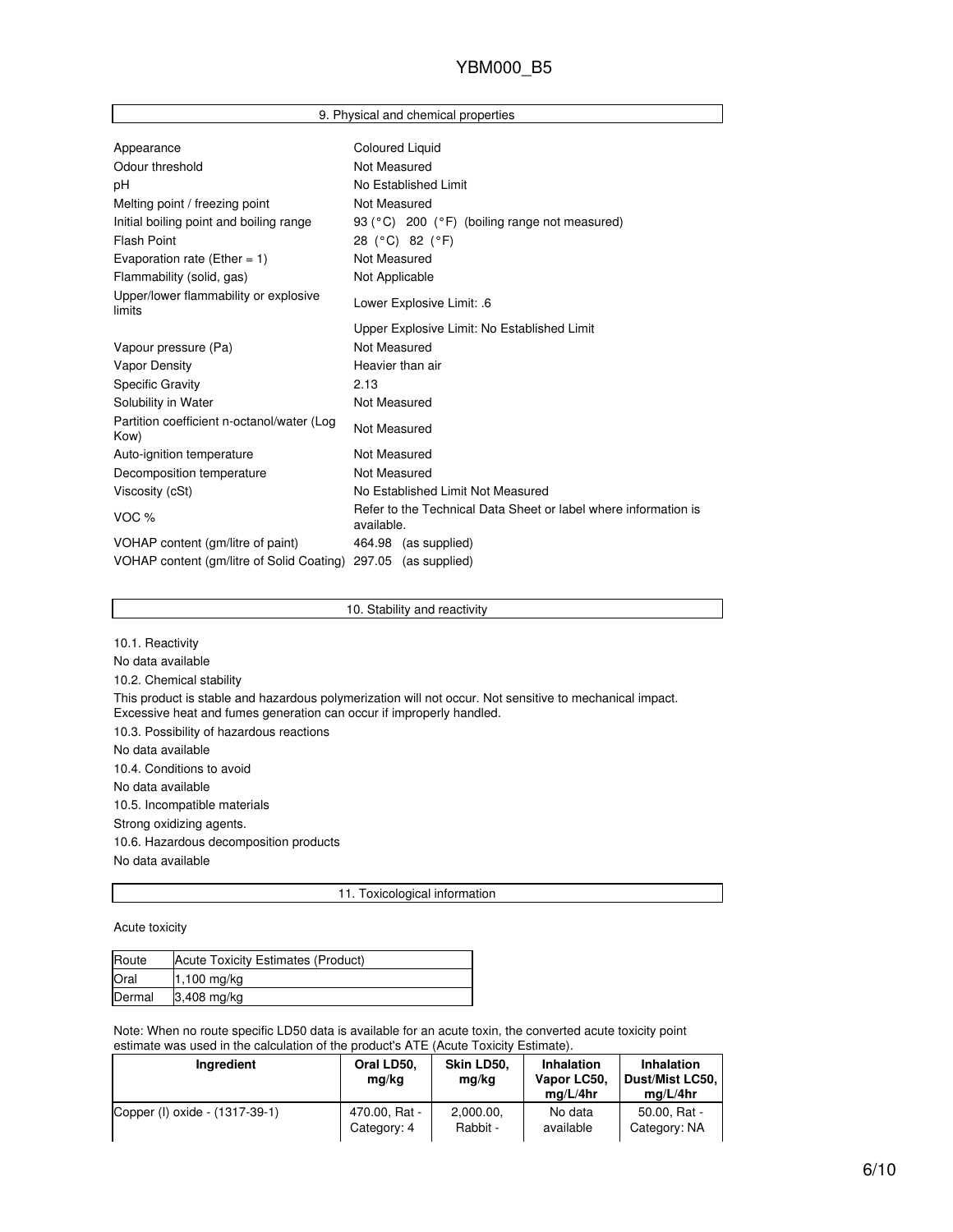|                               |                                                            |                                                |                                                                        | Category: 4                                           |                             |                                                        |  |
|-------------------------------|------------------------------------------------------------|------------------------------------------------|------------------------------------------------------------------------|-------------------------------------------------------|-----------------------------|--------------------------------------------------------|--|
|                               | 5,000.00, Rat -<br>Zinc oxide - (1314-13-2)<br>Category: 5 |                                                |                                                                        | No data<br>available                                  | No data<br>available        | 2.50, Mouse -<br>Category: 4                           |  |
| Xylene - (1330-20-7)          |                                                            | 4,299.00, Rat -<br>Category: 5                 |                                                                        | 1,548.00,<br>Rabbit -<br>Category: 4                  | No data<br>available        | 20.00, Rat -<br>Category: NA                           |  |
| $(13463 - 67 - 7)$            | Titanium dioxide (Non-respirable) -                        | > 5,000.00,<br>Mouse -                         |                                                                        | 10.000.00.<br>Rabbit -<br>Category: NA                | No data<br>available        | 6.82, Rat -<br>Category: NA                            |  |
| Butyl alcohol, n- - (71-36-3) |                                                            | Category: NA<br>2,292.00, Rat -<br>Category: 5 |                                                                        | 3,430.00,<br>Rabbit -<br>Category: 5                  | No data<br>available        | No data available                                      |  |
| Blue pigment - (147-14-8)     |                                                            | 6,401.00, Rat -<br>Category: NA                |                                                                        | $> 5,000.00$ , Rat<br>- Category: NA                  | No data<br>available        | No data available                                      |  |
|                               | Ethyl toluene sulfonamide - (1077-56-1)                    | No data<br>available                           |                                                                        | No data<br>available                                  | No data<br>available        | No data available                                      |  |
| Ethyl Benzene - (100-41-4)    |                                                            | 3,500.00, Rat -<br>Category: 5                 |                                                                        | 15,433.00,<br>Rabbit -<br>Category: NA                | 17.20, Rat -<br>Category: 4 | No data available                                      |  |
| 001317-38-0 - (1317-38-0)     |                                                            | Category: 5                                    | 2,500.00, Rat -                                                        | >2,000.00, Rat<br>- Category: 5                       | No data<br>available        | No data available                                      |  |
|                               |                                                            |                                                | Carcinogen Data                                                        |                                                       |                             |                                                        |  |
| CAS No.                       | Ingredient                                                 | <b>Source</b>                                  |                                                                        |                                                       | Value                       |                                                        |  |
|                               | 0000071-36-3 Butyl alcohol, n-                             | OSHA                                           |                                                                        | Select Carcinogen: No                                 |                             |                                                        |  |
|                               |                                                            | <b>NTP</b>                                     | Known: No: Suspected: No                                               |                                                       |                             |                                                        |  |
|                               |                                                            | <b>IARC</b>                                    | Group 1: No; Group 2a: No; Group 2b: No; Group 3: No;<br>Group 4: No;  |                                                       |                             |                                                        |  |
|                               | 0000100-41-4 Ethyl Benzene                                 | OSHA                                           | Select Carcinogen: Yes                                                 |                                                       |                             |                                                        |  |
|                               |                                                            | NTP                                            | Known: No; Suspected: No                                               |                                                       |                             |                                                        |  |
|                               |                                                            | <b>IARC</b>                                    | Group 1: No; Group 2a: No; Group 2b: Yes; Group 3: No;<br>Group 4: No; |                                                       |                             |                                                        |  |
| 0000147-14-8 Blue pigment     |                                                            | <b>OSHA</b>                                    |                                                                        | Select Carcinogen: No                                 |                             |                                                        |  |
|                               |                                                            | NTP                                            |                                                                        | Known: No; Suspected: No                              |                             |                                                        |  |
|                               |                                                            | IARC                                           | Group 1: No; Group 2a: No; Group 2b: No; Group 3: No;<br>Group 4: No;  |                                                       |                             |                                                        |  |
| 0001077-56-1 Ethyl toluene    |                                                            | OSHA                                           | Select Carcinogen: No                                                  |                                                       |                             |                                                        |  |
|                               | sulfonamide                                                | <b>NTP</b>                                     | Known: No; Suspected: No                                               |                                                       |                             |                                                        |  |
|                               |                                                            | <b>IARC</b>                                    | Group 1: No; Group 2a: No; Group 2b: No; Group 3: No;<br>Group 4: No;  |                                                       |                             |                                                        |  |
| 0001314-13-2 Zinc oxide       |                                                            | <b>OSHA</b>                                    | Select Carcinogen: No                                                  |                                                       |                             |                                                        |  |
|                               |                                                            | <b>NTP</b>                                     | Known: No; Suspected: No                                               |                                                       |                             |                                                        |  |
|                               |                                                            | IARC                                           | Group 4: No;                                                           | Group 1: No: Group 2a: No: Group 2b: No: Group 3: No: |                             |                                                        |  |
| 0001317-38-0 001317-38-0      |                                                            | OSHA                                           | Select Carcinogen: No                                                  |                                                       |                             |                                                        |  |
|                               |                                                            | NTP                                            |                                                                        | Known: No; Suspected: No                              |                             |                                                        |  |
|                               |                                                            | IARC                                           | Group 4: No;                                                           | Group 1: No; Group 2a: No; Group 2b: No; Group 3: No; |                             |                                                        |  |
| 0001317-39-1 Copper (I) oxide |                                                            | OSHA                                           | Select Carcinogen: No                                                  |                                                       |                             |                                                        |  |
|                               |                                                            | NTP                                            | Known: No; Suspected: No                                               |                                                       |                             |                                                        |  |
|                               |                                                            | IARC                                           | Group 1: No; Group 2a: No; Group 2b: No; Group 3: No;<br>Group 4: No;  |                                                       |                             |                                                        |  |
| 0001330-20-7 Xylene           |                                                            | OSHA                                           | Select Carcinogen: No                                                  |                                                       |                             |                                                        |  |
|                               |                                                            | NTP                                            | Known: No; Suspected: No                                               |                                                       |                             |                                                        |  |
|                               |                                                            | IARC                                           | Group 4: No;                                                           |                                                       |                             | Group 1: No; Group 2a: No; Group 2b: No; Group 3: Yes; |  |
|                               | 0013463-67-7 Titanium dioxide                              | OSHA                                           | Select Carcinogen: Yes                                                 |                                                       |                             |                                                        |  |
|                               | (Non-respirable)                                           | NTP                                            | Known: No; Suspected: No                                               |                                                       |                             |                                                        |  |
|                               |                                                            | <b>IARC</b>                                    | Group 4: No;                                                           |                                                       |                             | Group 1: No; Group 2a: No; Group 2b: Yes; Group 3: No; |  |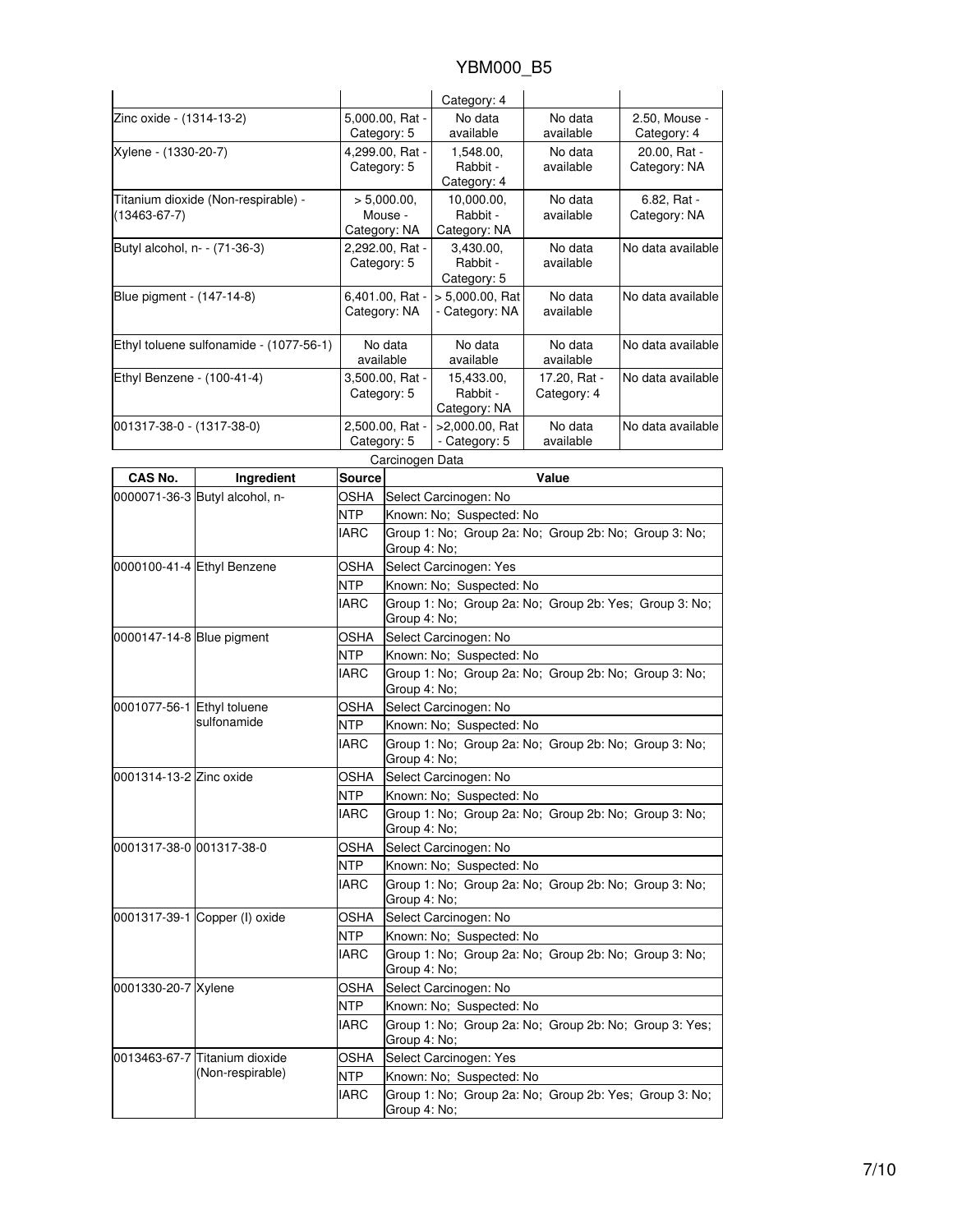### Likely Routes of Exposure: Eyes, ingestion, dermal contact, inhalation.

## **Delayed and Immediate effects as well as chronic effects from short and long term exposure.**

NOTICE: Reports have associated repeated and prolonged occupational overexposure to solvents with permanent brain and nervous system damage. Intentional misuse by deliberately concentrating and inhaling the contents may be harmful or fatal.

### **Immediate health effects**

| <b>Item</b>                 | Category              | Hazard                               |
|-----------------------------|-----------------------|--------------------------------------|
| Acute Toxicity (mouth)      |                       | Harmful if swallowed.                |
| Acute Toxicity (skin)       |                       | May be harmful in contact with skin. |
| Acute Toxicity (inhalation) | <b>Not Classified</b> | Not Applicable                       |
| Skin corrosion/irritation   |                       | Causes skin irritation.              |
| Eye damage/irritation       |                       | Causes serious eye damage.           |
| Sensitization (respiratory) | Not Classified        | <b>Not Applicable</b>                |
| Sensitization (skin)        | <b>Not Classified</b> | <b>Not Applicable</b>                |
| <b>Aspiration hazard</b>    | <b>Not Classified</b> | Not Applicable                       |

### **Potential chronic health effects.**

| Item                                                           | Category              | Hazard                                                                |
|----------------------------------------------------------------|-----------------------|-----------------------------------------------------------------------|
| Germ toxicity                                                  | <b>Not Classified</b> | Not Applicable                                                        |
| Carcinogenicity                                                | <b>Not Classified</b> | Not Applicable                                                        |
| Reproductive Toxicity                                          | <b>Not Classified</b> | Not Applicable                                                        |
| Specific target organ systemic<br>Toxicity (repeated exposure) |                       | May cause damage to organs through prolonged<br>or repeated exposure. |

12. Ecological information

### 12.1. Toxicity

No additional information provided for this product. See Section 3 for chemical specific data.

### Aquatic Ecotoxicity

| Ingredient                                                   | 96 hr LC50 fish,             | 48 hr EC50 crustacea,       | ErC50 algae,                                     |
|--------------------------------------------------------------|------------------------------|-----------------------------|--------------------------------------------------|
|                                                              | mg/l                         | mq/l                        | mg/l                                             |
| Copper (I) oxide -<br>$(1317-39-1)$                          | 0.075, Danio rerio           | 0.042, Daphnia similis      | 0.03 (96 hr), Pseudokirchneriella<br>subcapitata |
| Zinc oxide - (1314-13-2)                                     | 1.10, Oncorhynchus           | 0.098, Daphnia              | 0.042 (72 hr), Pseudokirchneriella               |
|                                                              | mykiss                       | magna                       | subcapitata                                      |
| Xylene - (1330-20-7)                                         | 3.30, Oncorhynchus<br>mykiss | 8.50, Palaemonetes<br>pugio | 100.00 (72 hr), Chlorococcales                   |
| Titanium dioxide<br>(Non-respirable) -<br>$(13463 - 67 - 7)$ | 294.00, Oryzias<br>latipes   | 501.00, Daphnia<br>magna    | 51.00 (72 hr), Pseudokirchnerella<br>subcapitata |
| Butyl alcohol, n- -                                          | 1,376.00, Pimephales         | 1,328.00, Daphnia           | 500.00 (96 hr), Scenedesmus                      |
| $(71-36-3)$                                                  | promelas                     | magna                       | subspicatus                                      |
| Blue pigment - (147-14-8)                                    | 101.00, Danio rerio          | 501.00, Daphnia<br>magna    | 101.00 (72 hr), Desmodesmus<br>subspicatus       |
| Ethyl toluene sulfonamide<br>$(1077-56-1)$                   | Not Available                | Not Available               | Not Available                                    |
| Ethyl Benzene -                                              | 4.20, Oncorhynchus           | 2.93, Daphnia magna         | 3.60 (96 hr), Pseudokirchneriella                |
| $(100-41-4)$                                                 | mykiss                       |                             | subcapitata                                      |
| 001317-38-0 -                                                | 25.40, Oncorhynchus          | 0.011, Daphnia              | 0.014 (72 hr), Pseudokirchneriella               |
| $(1317 - 38 - 0)$                                            | mykiss                       | magna                       | subcapitata                                      |

12.2. Persistence and degradability

No data available

12.3. Bioaccumulative potential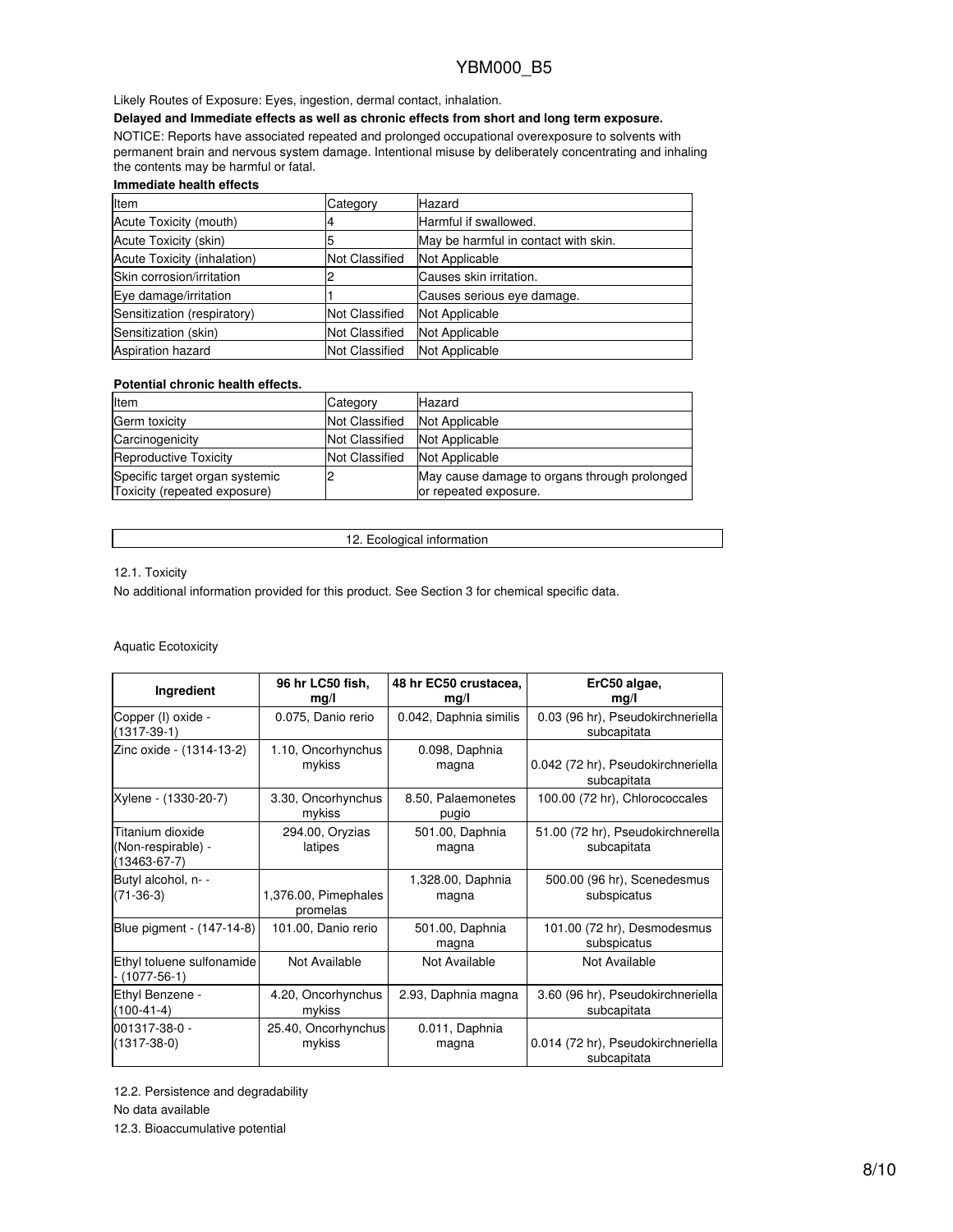Not Measured 12.4. Mobility in soil No data available 12.5. Results of PBT and vPvB assessment This product contains no PBT/vPvB chemicals. 12.6. Other adverse effects No data available

#### 13. Disposal considerations

13.1. Waste treatment methods

Do not allow spills to enter drains or watercourses.

Dispose of in accordance with local, state and federal regulations. (Also reference RCRA information in Section 15 if listed).

|                                                                                                                                                                                                                         | 14. Transport information                     |                                            |                                 |
|-------------------------------------------------------------------------------------------------------------------------------------------------------------------------------------------------------------------------|-----------------------------------------------|--------------------------------------------|---------------------------------|
|                                                                                                                                                                                                                         |                                               |                                            |                                 |
| 14.1. UN number                                                                                                                                                                                                         | <b>UN 1263</b>                                |                                            |                                 |
| 14.2. UN proper shipping name                                                                                                                                                                                           | <b>PAINT</b>                                  |                                            |                                 |
| 14.3. Transport hazard class(es)                                                                                                                                                                                        |                                               |                                            |                                 |
| TDG (Domestic Surface Transportation)                                                                                                                                                                                   |                                               | IMO / IMDG (Ocean Transportation)          |                                 |
| Proper Shipping<br>Name                                                                                                                                                                                                 | <b>PAINT</b>                                  | <b>IMDG Proper</b><br><b>Shipping Name</b> | <b>PAINT</b>                    |
| <b>Hazard Class</b>                                                                                                                                                                                                     | 3 - Flammable                                 | <b>IMDG Hazard Class</b><br>Sub Class      | 3 - Flammable<br>Not applicable |
| UN / NA Number                                                                                                                                                                                                          | <b>UN 1263</b>                                |                                            |                                 |
| Packing Group                                                                                                                                                                                                           | Ш                                             | <b>IMDG Packing Group</b>                  | Ш                               |
| CERCLA/DOT RQ                                                                                                                                                                                                           | 46 gal. / 824 lbs.                            | <b>System Reference</b><br>Code            | 1                               |
| 14.4. Packing group<br>14.5. Environmental hazards<br><b>IMDG</b>                                                                                                                                                       | Ш<br>Marine Pollutant: Yes (Copper (I) oxide) |                                            |                                 |
| 14.6. Special precautions for user<br>Not Applicable<br>14.7. Transport in bulk according to Annex II of MARPOL73/78 and the IBC Code<br>Not Applicable                                                                 |                                               |                                            |                                 |
|                                                                                                                                                                                                                         |                                               |                                            |                                 |
|                                                                                                                                                                                                                         | 15. Regulatory information                    |                                            |                                 |
| This product has been<br>classified in<br>accordance with the<br>hazard criteria of the<br><b>Hazardous Products</b><br>Regulations and the<br>SDS contains all of the<br>information required by<br>those regulations. |                                               |                                            |                                 |
|                                                                                                                                                                                                                         | 16. Other information                         |                                            |                                 |
|                                                                                                                                                                                                                         |                                               |                                            |                                 |

SDS Revision Date 10/27/2021

The information and recommendations contained herein are based upon data believed to be correct. However, no guarantee or warranty of any kind, expressed or implied, is made with respect to the information contained herein. We accept no responsibility and disclaim all liability for any harmful effects which may be caused by exposure to our products. Customers/users of this product must comply with all applicable health and safety laws, regulations, and orders.